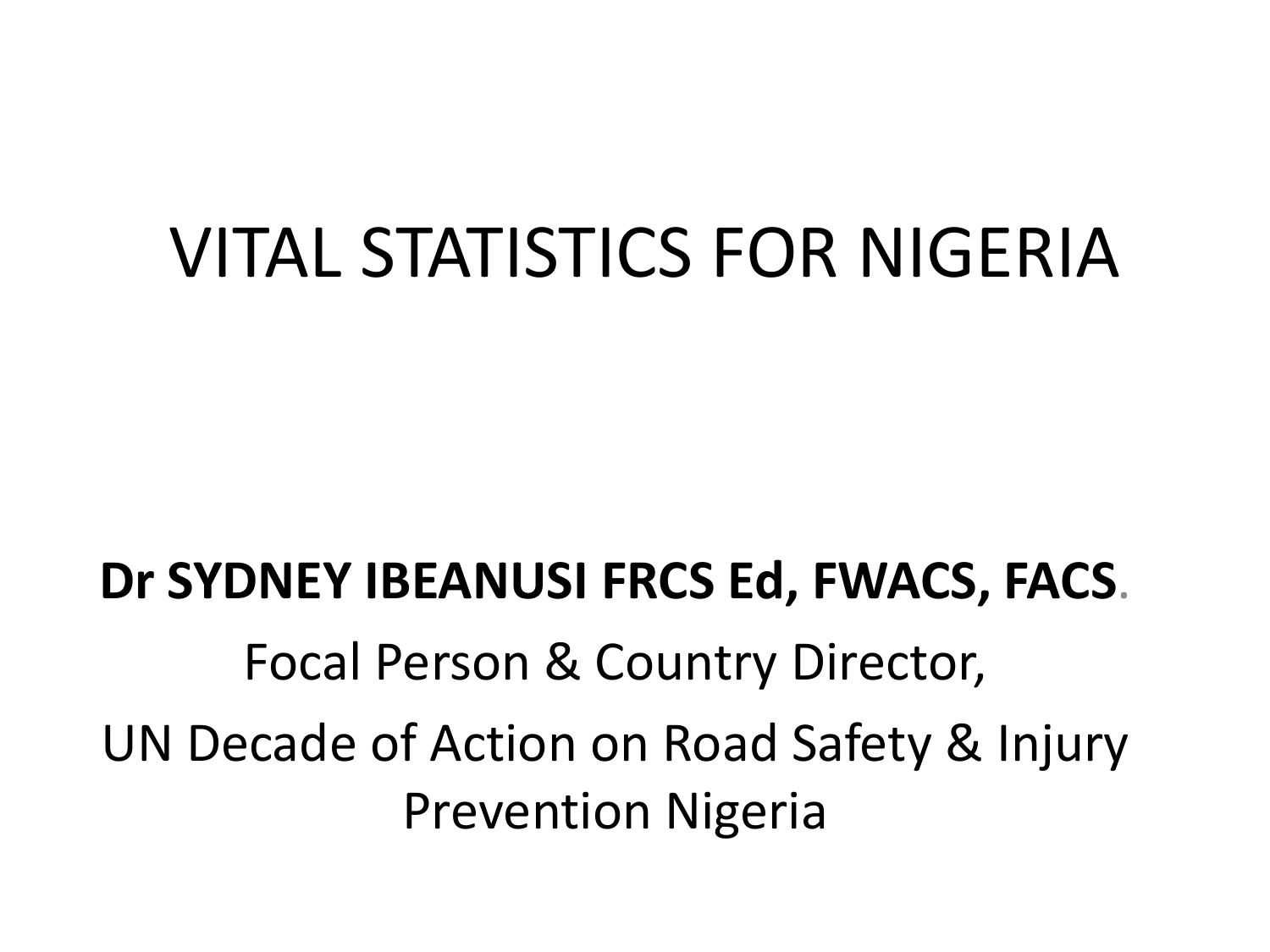### **Definition:**

- Vital registration is the formal recording of vital events such as births, deaths, marriages, divorce, migration to generate Vital Statistics.
- **Why "Vital"**
- These parameters are considered "vital" as they relate to events that affect the individual's entry into or departure from life, changes affecting his civil status during lifetime.
- Such Data provide information on the seasonal fluctuations of births and deaths
- Information is important for planning related services
- Used in investigating causes of death where applicable.
- Information on the sex structure of birth (the number of males per 100 females) at birth for population projections.
- Useful in formulating population control programmes & evaluating the effectiveness of such programmes.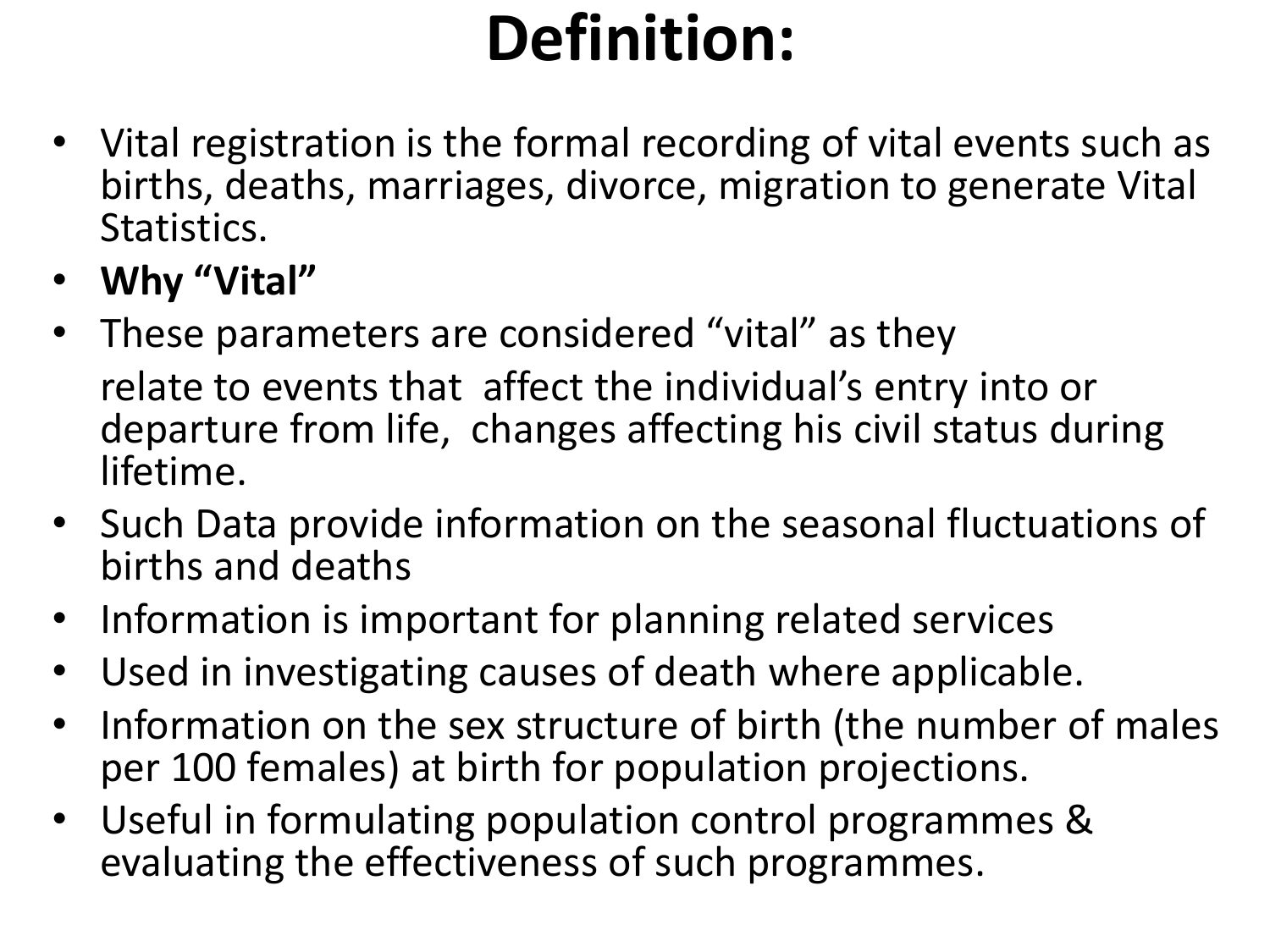### **Vital Registration Vs Population Census**

- Population census is a snap shot or periodic "static evaluation of dynamic processes of life
- May not be very reflective of the seasonal and variations between census intervals.
- Since population census is conducted once every ten years, actual population figures for planning can only be obtained by ensuring that all viral events within the country are adequately captured.
- Continuous Registration of vital parameters is required for effective updating of statistics
- Vital statics constitute an instrument for updating census figures on a continuous basis.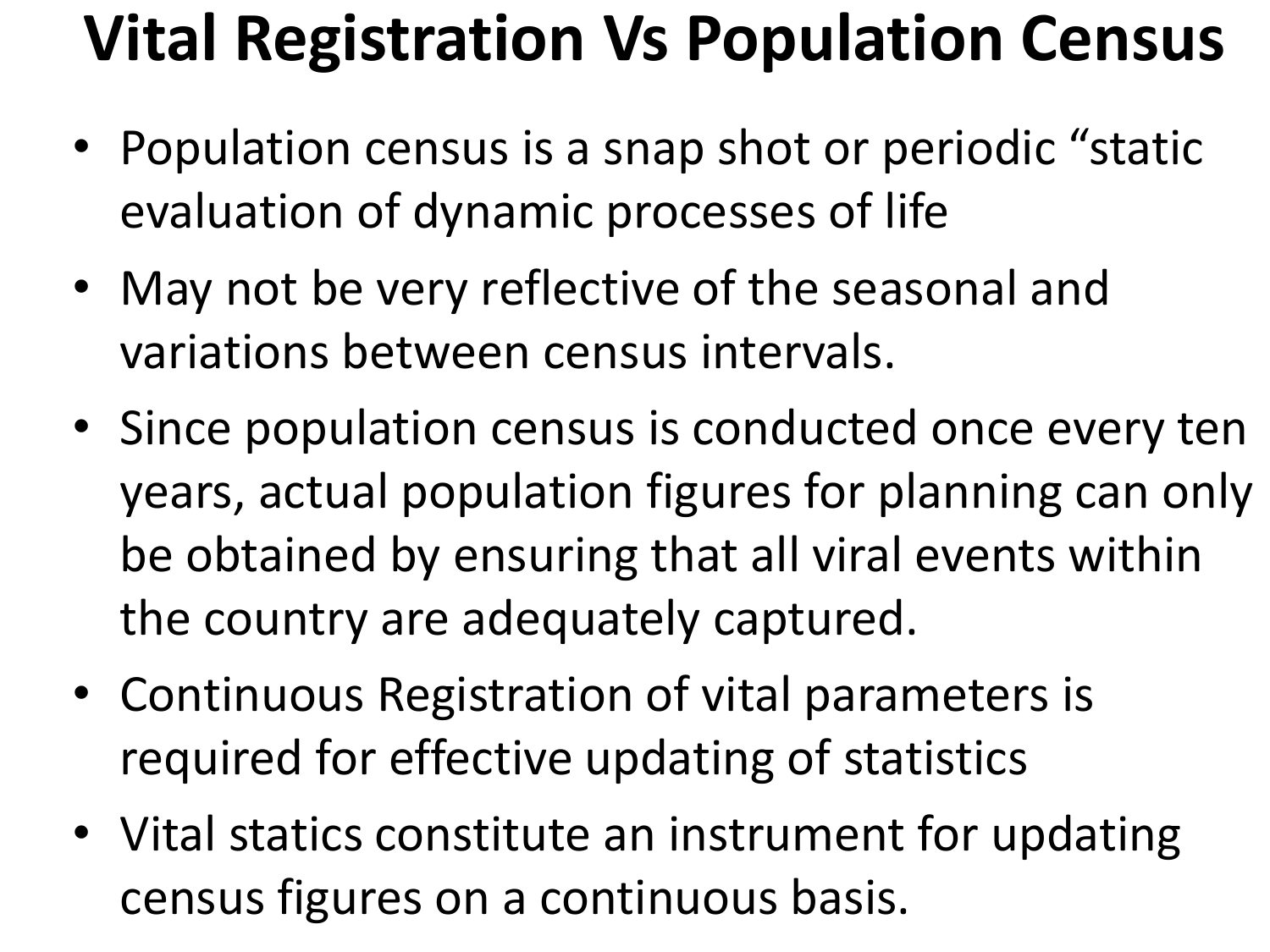- Population census in Nigeria remains a problem despite efforts by various successive administrations to solve it.
- The perception of census as the key to economic and political advantage has greatly impeded the production fairly accurate population figures for the county.
- Inaccurate population figures have resulted in a number of policy failures in the country.
- Since independence, Nigeria is in the process of implementing a reliable registration system.
- The **National Population Commission**, has initiated implementing vital registration centres in all the local government areas of the country, the response so far has been encouraging.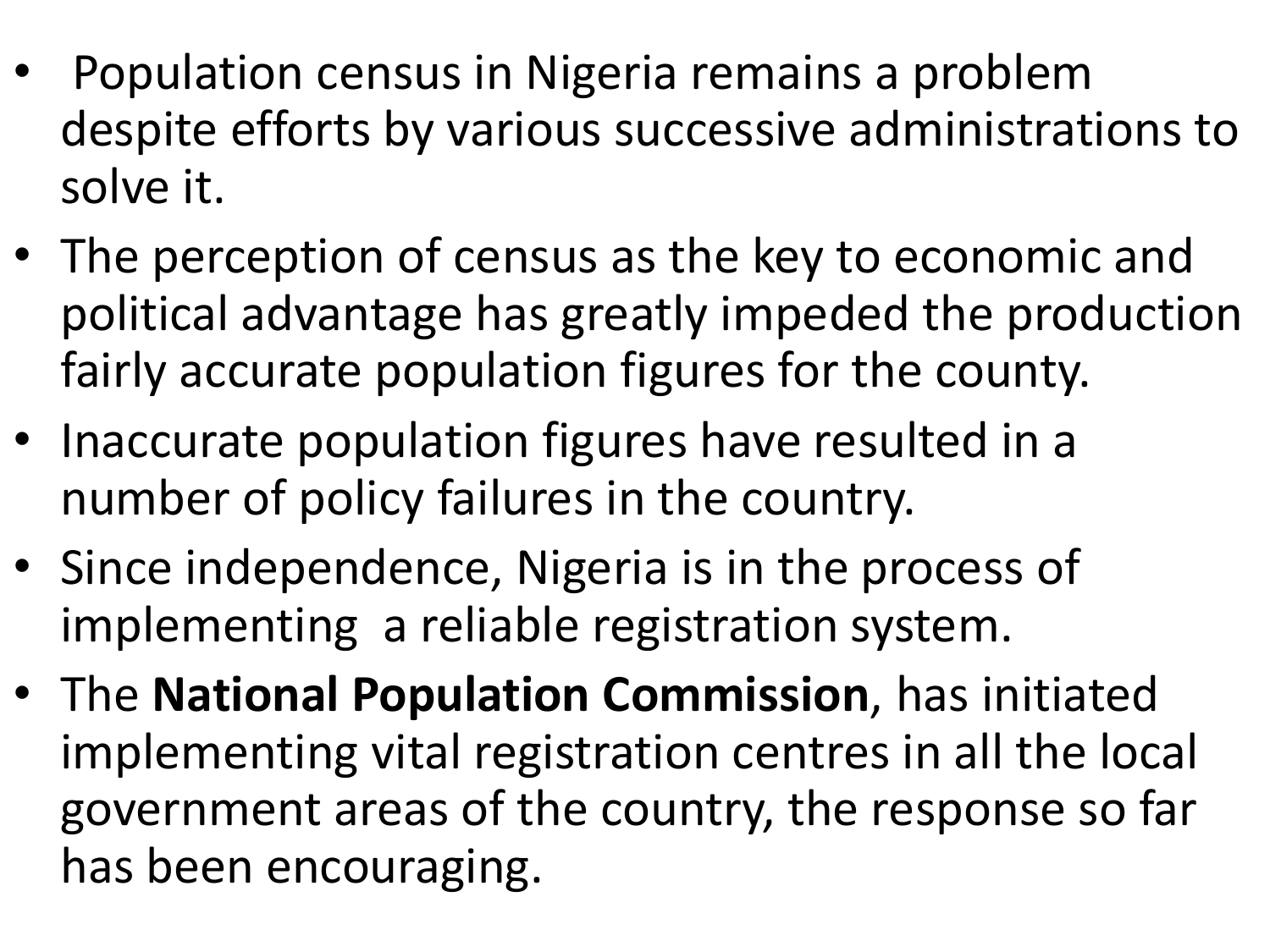# Vital STATISTICS

- **Population:** Nigerian Population Commission. 198 million (2018)
- **Life expectancy:** 53.05 years (2015)
- **Population growth rate:** 2.6% annual change (2016)
- •
- **Fertility rate:** Av. births per woman 5.59 (2015) 5.8 (2016 17)
- **Birth rate** 36.9 births/1,000 population • **Death rate** 12.4 deaths/1,000 population
- **Av. Life Expectancy at birth** 53.8years (55 yrs for females)
- **Infant mortality rate** 69.8 deaths/1,000 live births
- **Maternal Mortality rate:** 630/100,000 live births
- The **median age** in Nigeria : **17.9 years**.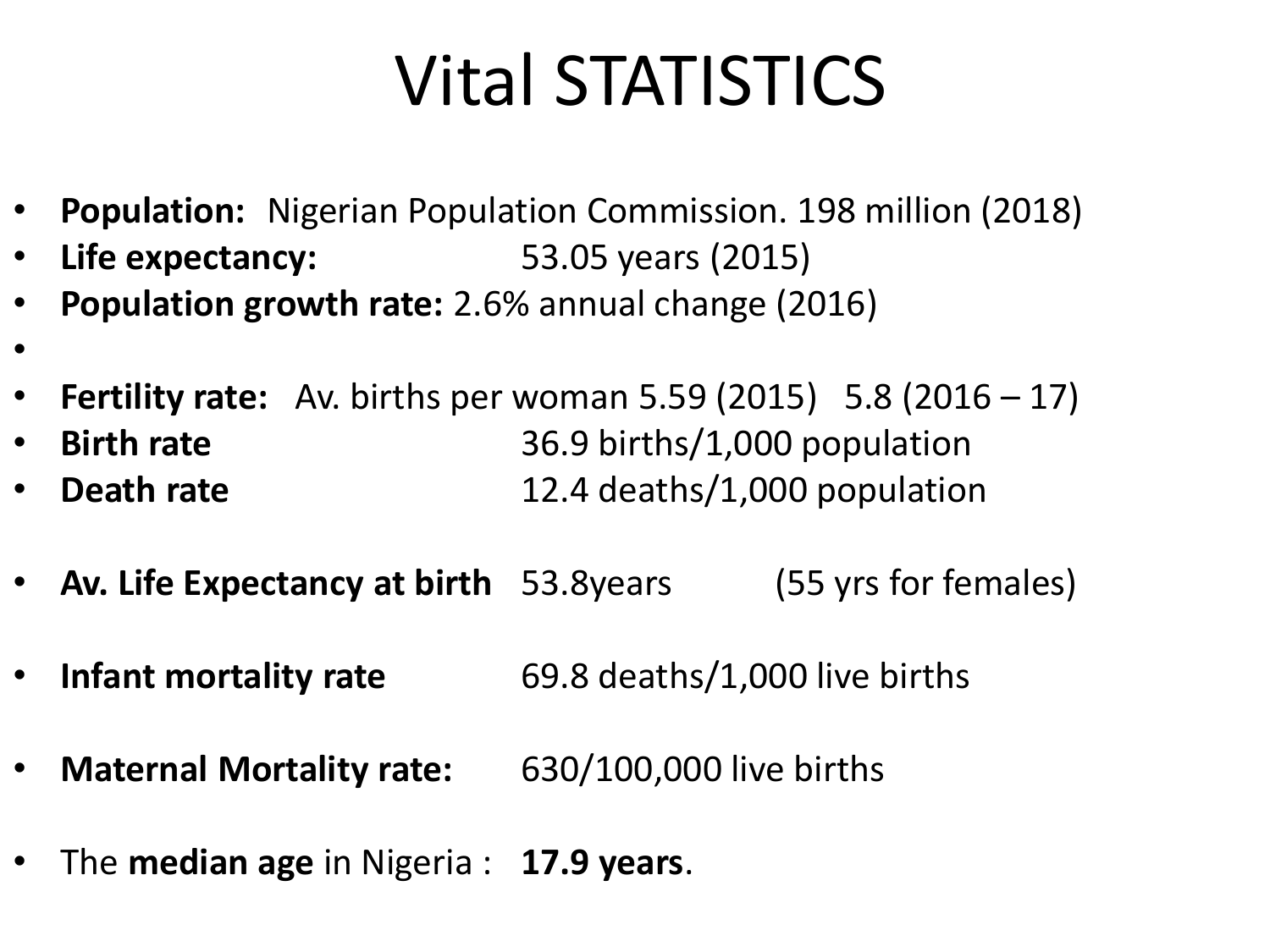## Statistics Cont.

- The population density in Nigeria is 215 per Km<sup>2</sup> (557 people per mi<sup>2</sup>).
- **51.0 %** of the population is **urban** (99,967,871 people in 2018)
- Net migration rate -0.2 migrant(s)/1,000 population

• Literacy level of **total population:** 59.6% (Persons >15yrs who can read and write)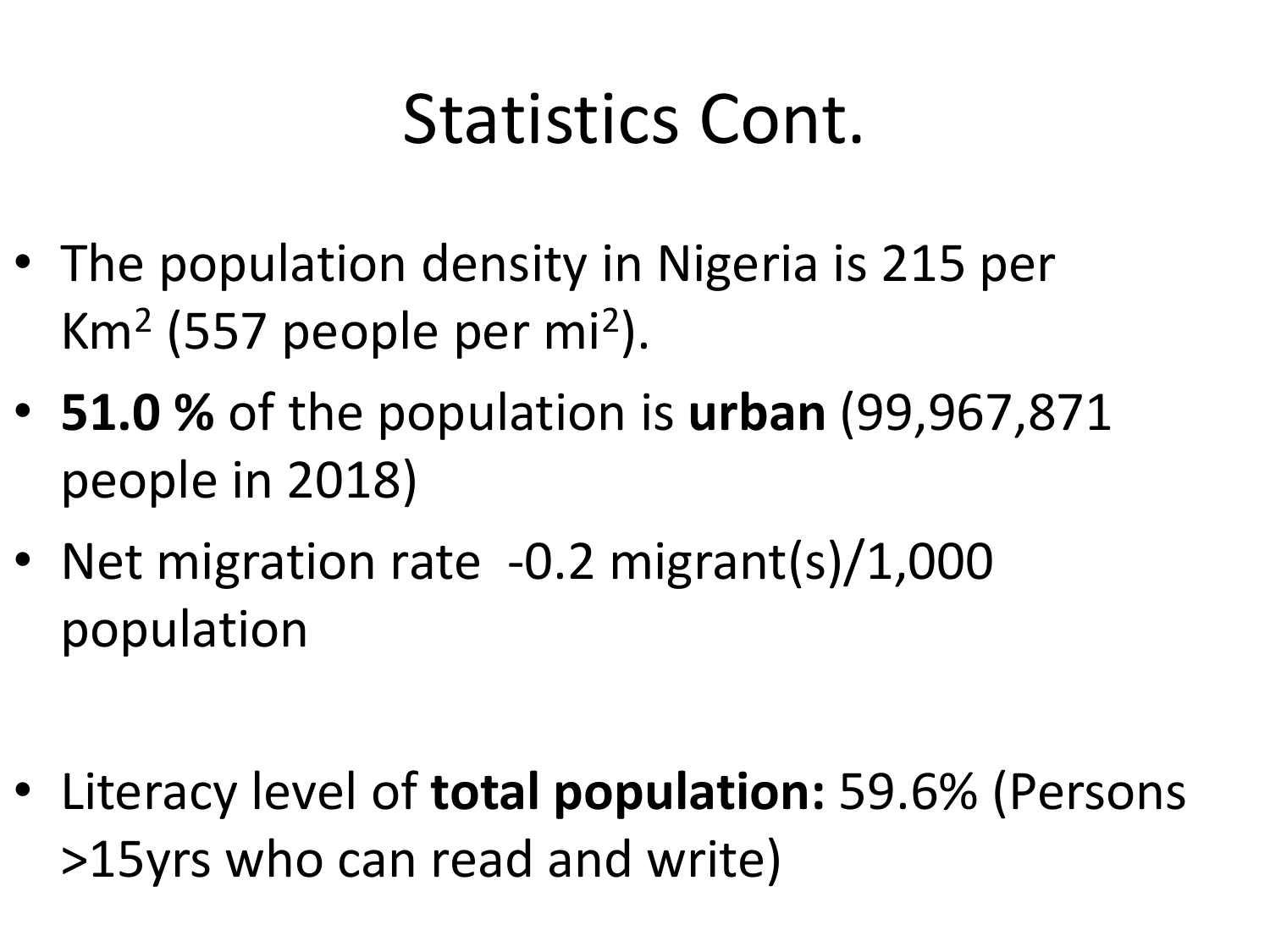### AGE Distribution:

• **About 93% of population <54years**

| $\cdot$ 0-14 years: | 42.54% |
|---------------------|--------|
| 15-24 years:        | 19.61% |
| 25-54 years:        | 30.74% |
| 55-64 years:        | 3.97%  |
| 65 years and over:  | 3.13%  |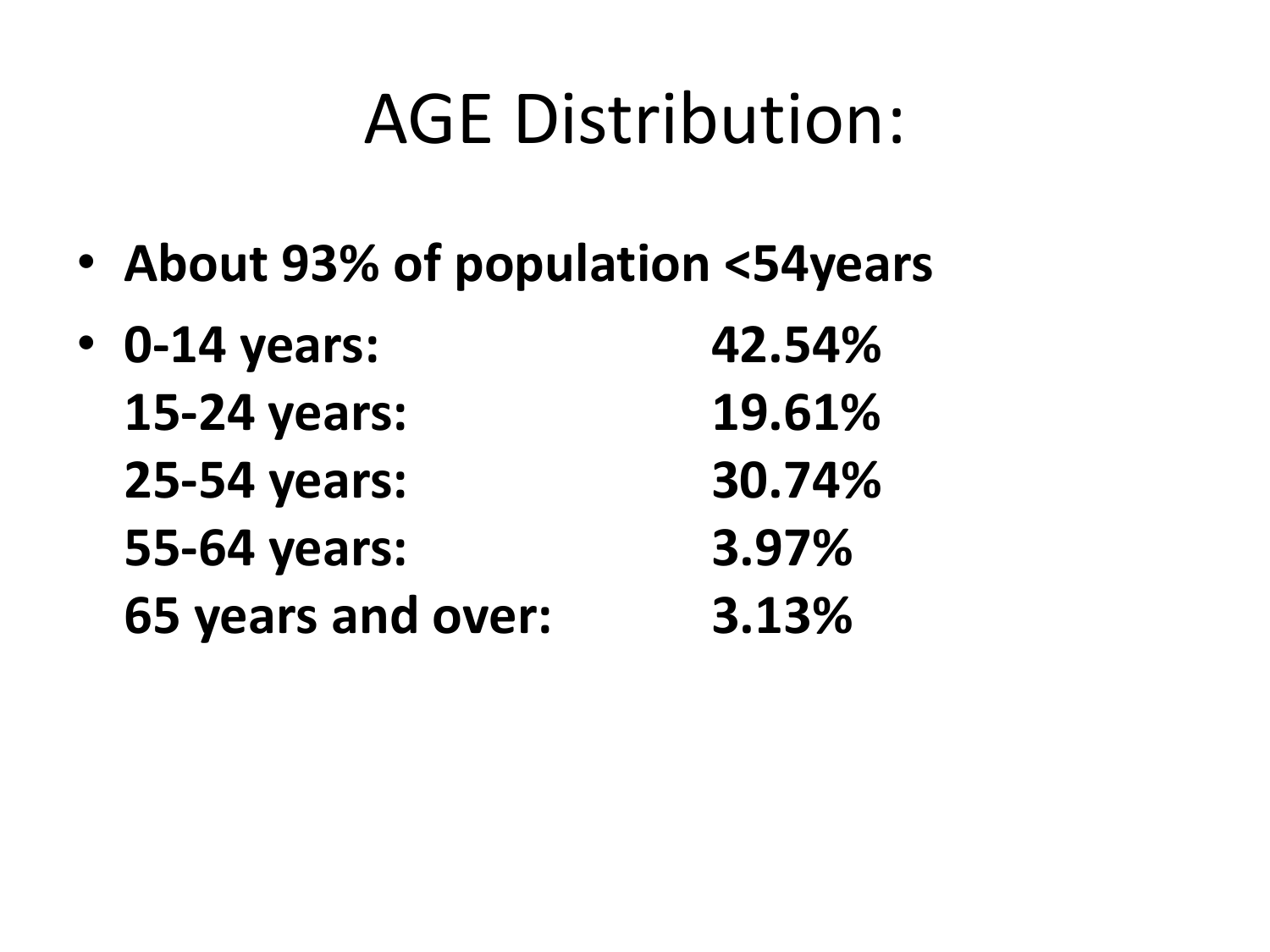#### **Fertility rates**

Adolescent birth rate, age-specific and total fertility rates, the general fertility rate, and the crude birth rate for the one-year / three-year period preceding the survey, by area, Nigeria, 2016-17

|                  | <b>Urban</b> | Rural | <b>Total</b> |
|------------------|--------------|-------|--------------|
| Age (Years)      |              |       |              |
| $15 - 191$       | 59           | 154   | 120          |
| 20-24            | 190          | 264   | 238          |
| 25-29            | 253          | 269   | 263          |
| 30-34            | 227          | 238   | 234          |
| 35-39            | 155          | 170   | 165          |
| 40-44<br>45-49   | 79           | 110   | 99           |
|                  | 26           | 62    | 49           |
|                  |              |       |              |
| <b>TFRa</b>      | 4.9          | 6.3   | 5.8          |
| <b>GFR</b> b     | 157.2        | 202.9 | 186.5        |
| CBR <sup>c</sup> | 33.8         | 39.6  | 37.7         |

Source : Multiple Indicator Sample Survey

#### **<sup>1</sup>MICS indicator 5.1; MDG indicator 5.4 - Adolescent birth rate**

- <sup>a</sup> TFR: Total fertility rate expressed per woman age 15-49 years
- **b** GFR: General fertility rate expressed per 1,000 women age 15-49 years
- c CBR: Crude birth rate expressed per 1,000 population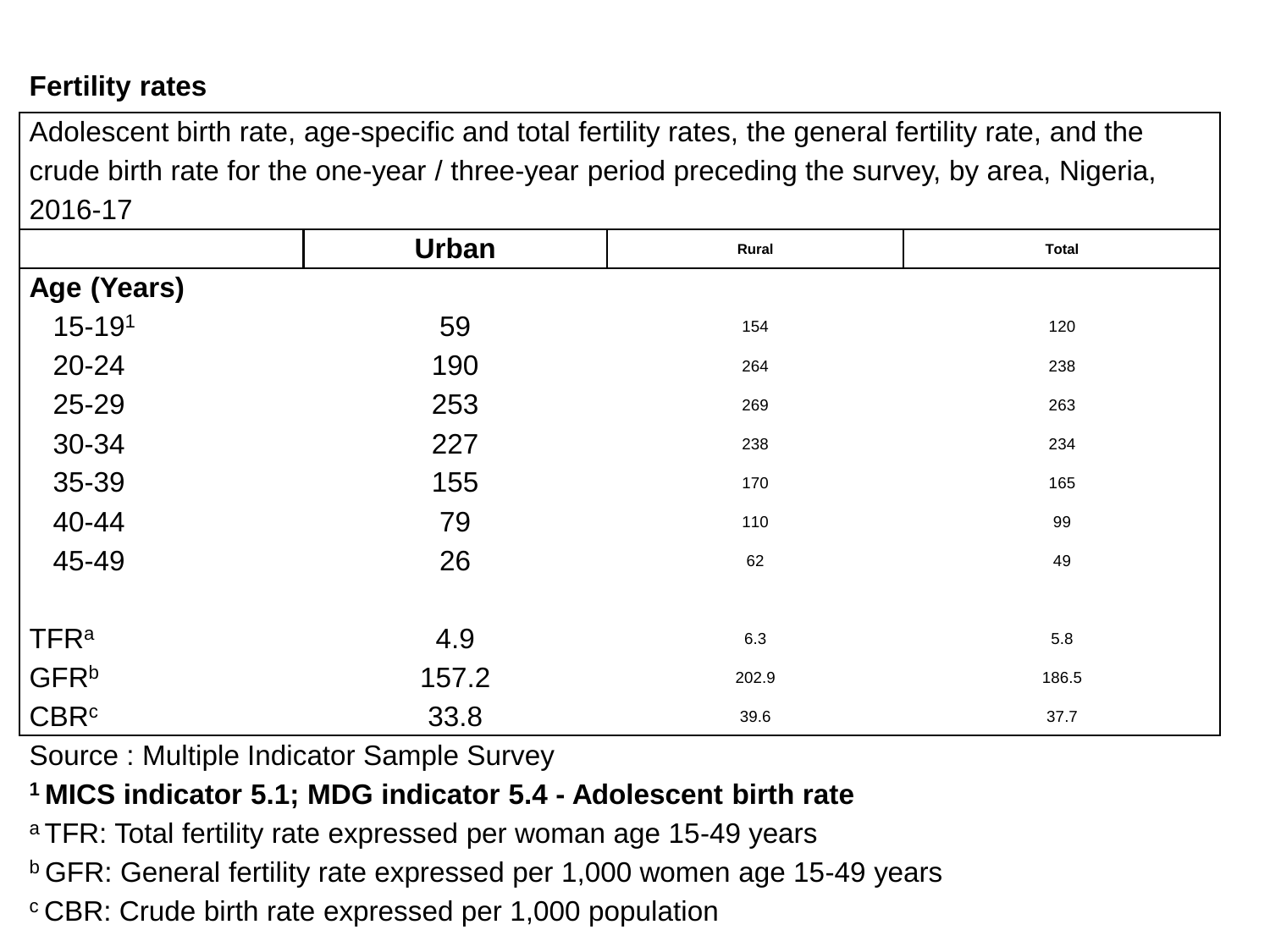#### **Table RH.2: Adolescent birth rate and total fertility rate**

| Adolescent birth rates and total fertility rates for the one-year Nigeria, 2016-<br>17 |                                 |                             |
|----------------------------------------------------------------------------------------|---------------------------------|-----------------------------|
|                                                                                        | Adolescent birth                |                             |
|                                                                                        | rate <sup>1</sup> (Age-specific |                             |
|                                                                                        | fertility rate for              |                             |
|                                                                                        | women age 15-19                 |                             |
|                                                                                        | years)                          | <b>Total fertility rate</b> |
| <b>Education</b>                                                                       |                                 |                             |
| <b>None</b>                                                                            | 228                             | 7.22                        |
| Non-formal                                                                             | 232                             | 7.58                        |
| Primary                                                                                | 184                             | 6.24                        |
| Secondary                                                                              | 51                              | 4.77                        |
| Higher                                                                                 | 9                               | 3.67                        |
| <b>Wealth index quintile</b>                                                           |                                 |                             |
| <b>Poorest</b>                                                                         | 199                             | 7.42                        |
| Second                                                                                 | 171                             | 6.79                        |
| <b>Middle</b>                                                                          | 131                             | 5.95                        |
| Fourth                                                                                 | 79                              | 5.25                        |
| <b>Richest</b>                                                                         | 35                              | 4.30                        |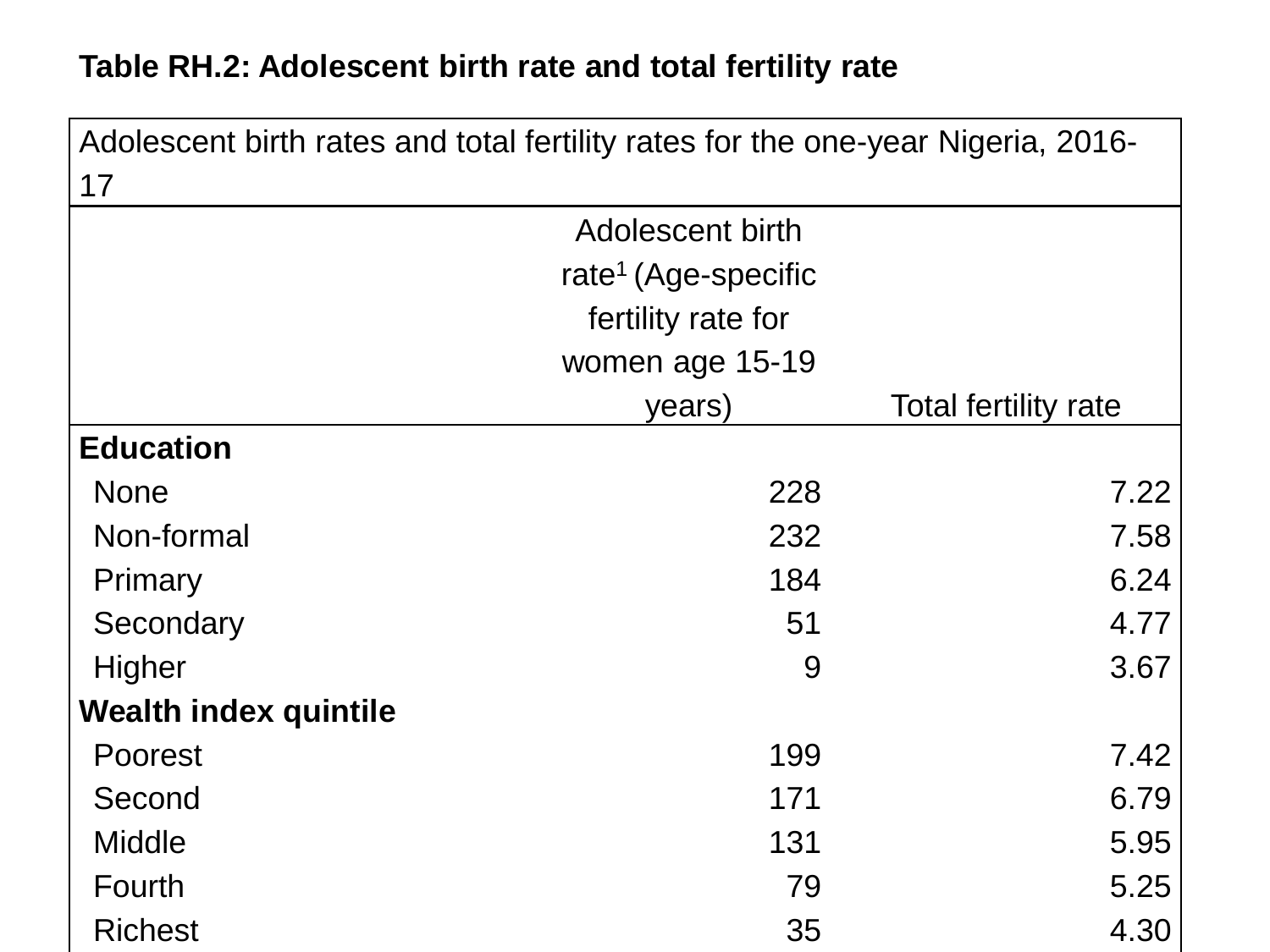#### **Antenatal care coverage**

Percent distribution of women age 15-49 years with a live birth in the last two years by antenatal care provider during the pregnancy for the last birth, Nigeria, 2016-17

|                     | Provider of antenatal care <sup>a</sup> |         |           |             |          |       |           |       | Number of               |              |
|---------------------|-----------------------------------------|---------|-----------|-------------|----------|-------|-----------|-------|-------------------------|--------------|
|                     |                                         |         |           |             |          |       |           |       |                         | women        |
|                     |                                         |         |           |             |          |       |           |       |                         | with a live  |
|                     |                                         |         |           | Traditional | Communit |       | <b>No</b> |       | Any                     | birth in the |
|                     | Medical                                 | Nurse/  | Auxiliary | birth       | y health |       | antenata  |       | skilled                 | last two     |
|                     | doctor                                  | Midwife | midwife   | attendant   | worker   | Other | I care    | Total | provider <sup>1,b</sup> | years        |
| <b>Residence</b>    |                                         |         |           |             |          |       |           |       |                         |              |
| Urban               | 49.2                                    | 36.5    | 1.6       | 0.8         | 0.4      | 0.5   | 10.9      | 100.0 | 87.4                    | 3,426        |
| Rural               | 17.0                                    | 34.2    | 5.6       | 0.9         | 1.9      | 0.1   | 40.4      | 100.0 | 56.8                    | 8,121        |
| Mother's age at     |                                         |         |           |             |          |       |           |       |                         |              |
| birth (Years)       |                                         |         |           |             |          |       |           |       |                         |              |
| Less than 20        | 18.0                                    | 32.6    | 7.0       | 0.8         | 1.8      | 0.1   | 39.7      | 100.0 | 57.6                    | 1,516        |
| 20-34               | 28.0                                    | 35.2    | 4.1       | 0.8         | 1.4      | 0.2   | 30.3      | 100.0 | 67.3                    | 7,969        |
| Missing             | 27.2                                    | 35.5    | 3.7       | 0.9         | 1.7      | 0.2   | 30.9      | 100.0 | 66.4                    | 2,062        |
| <b>Education</b>    |                                         |         |           |             |          |       |           |       |                         |              |
| None                | 13.2                                    | 30.3    | 4.7       | 0.6         | 1.3      | 0.1   | 49.9      | 100.0 | 48.2                    | 3,208        |
| Non-formal          | 11.4                                    | 26.6    | 6.6       | 0.2         | 2.8      | 0.0   | 52.4      | 100.0 | 44.6                    | 2,560        |
| Primary             | 26.1                                    | 41.5    | 5.9       | 2.0         | 1.9      | 0.2   | 22.4      | 100.0 | 73.6                    | 1,716        |
| Secondary           | 41.0                                    | 44.5    | 2.2       | 1.2         | 0.7      | 0.4   | 9.9       | 100.0 | 87.7                    | 3,182        |
| Higher              | 68.0                                    | 28.0    | 1.8       | 0.2         | 0.1      | 0.4   | 1.4       | 100.0 | 97.9                    | 882          |
| <b>Wealth index</b> |                                         |         |           |             |          |       |           |       |                         |              |
| quintile            |                                         |         |           |             |          |       |           |       |                         |              |
| Poorest             | 7.0                                     | 20.1    | 6.5       | 0.4         | 2.5      | 0.1   | 63.4      | 100.0 | 33.6                    | 2,587        |
| Second              | 12.7                                    | 33.9    | 7.3       | 0.7         | 2.3      | 0.1   | 43.1      | 100.0 | 53.9                    | 2,548        |
| Middle              | 24.1                                    | 42.6    | 4.2       | 1.0         | 1.3      | 0.2   | 26.7      | 100.0 | 70.8                    | 2,270        |
| Fourth              | 37.1                                    | 47.5    | 1.8       | 1.3         | 0.8      | 0.4   | 11.1      | 100.0 | 86.4                    | 2,113        |
| <b>Richest</b>      | 60.6                                    | 33.2    | 1.2       | 0.9         | 0.1      | 0.3   | 3.7       | 100.0 | 95.0                    | 2,028        |
| <b>Total</b>        | 26.5                                    | 34.9    | 4.4       | 0.8         | 1.5      | 0.2   | 31.6      | 100.0 | 65.8                    | 11,547       |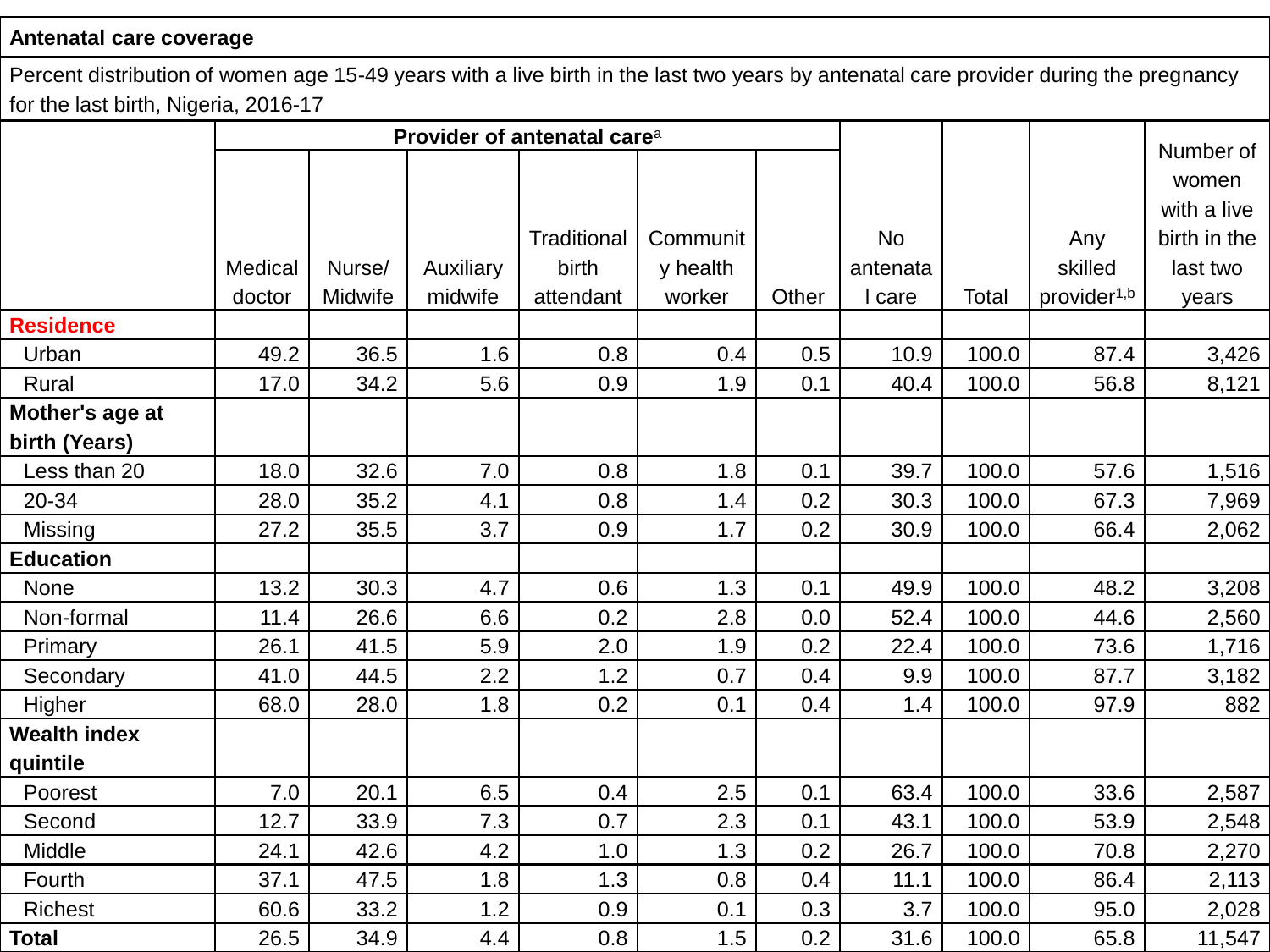#### **Birth registration**

Percentage of children under age 5 by whether birth is registered and percentage of children not registered whose mothers/caretakers know how to register birth, Nigeria, 2016-17

|                  | Children under age 5 whose birth is registered with civil authoritie |            |              | Children under age 5 whose birth is not registered |           |                       |                     |
|------------------|----------------------------------------------------------------------|------------|--------------|----------------------------------------------------|-----------|-----------------------|---------------------|
|                  | <b>Has birth</b>                                                     |            |              |                                                    |           | Percent of children   |                     |
|                  | certificate                                                          |            |              |                                                    | Number of | whose                 |                     |
|                  |                                                                      |            | No birth     |                                                    | children  | mother/caretaker      | Number of children  |
|                  |                                                                      | <b>Not</b> | certificat   |                                                    | under age | knows how to register | under age 5 without |
|                  | Seen                                                                 | seen       | $\mathbf{e}$ | Total registered <sup>1</sup>                      | 5         | birth                 | birth registration  |
| <b>Total</b>     | 23.0                                                                 | 20.2       | 3.7          | 46.9                                               | 28,085    | 27.0                  | 14,916              |
| <b>Sex</b>       |                                                                      |            |              |                                                    |           |                       |                     |
| Male             | 23.5                                                                 | 20.3       | 3.4          | 47.3                                               | 14,213    | 27.0                  | 7489.9              |
| Female           | 22.5                                                                 | 20.0       | 4.0          | 46.5                                               | 13,872    | 27.1                  | 7425.6              |
| <b>Residence</b> |                                                                      |            |              |                                                    |           |                       |                     |
| Urban            | 38.8                                                                 | 27.2       | 3.5          | 69.5                                               | 8,553     | 49.0                  | 2612.6              |
| Rural            | 16.2                                                                 | 17.1       | 3.8          | 37.0                                               | 19,532    | 22.4                  | 12302.9             |
| Age (Months)     |                                                                      |            |              |                                                    |           |                       |                     |
| $0 - 11$         | 20.7                                                                 | 13.4       | 4.4          | 38.5                                               | 5,363     | 32.6                  | 3297.3              |
| $12 - 23$        | 25.3                                                                 | 19.9       | 3.7          | 48.8                                               | 5,535     | 27.7                  | 2832.8              |
| 24-35            | 24.0                                                                 | 21.6       | 3.5          | 49.2                                               | 5,514     | 25.4                  | 2802.1              |
| 36-47            | 22.1                                                                 | 22.5       | 3.2          | 47.8                                               | 5,818     | 24.3                  | 3037.3              |
| 48-59            | 23.1                                                                 | 22.9       | 3.7          | 49.7                                               | 5,856     | 24.5                  | 2946.0              |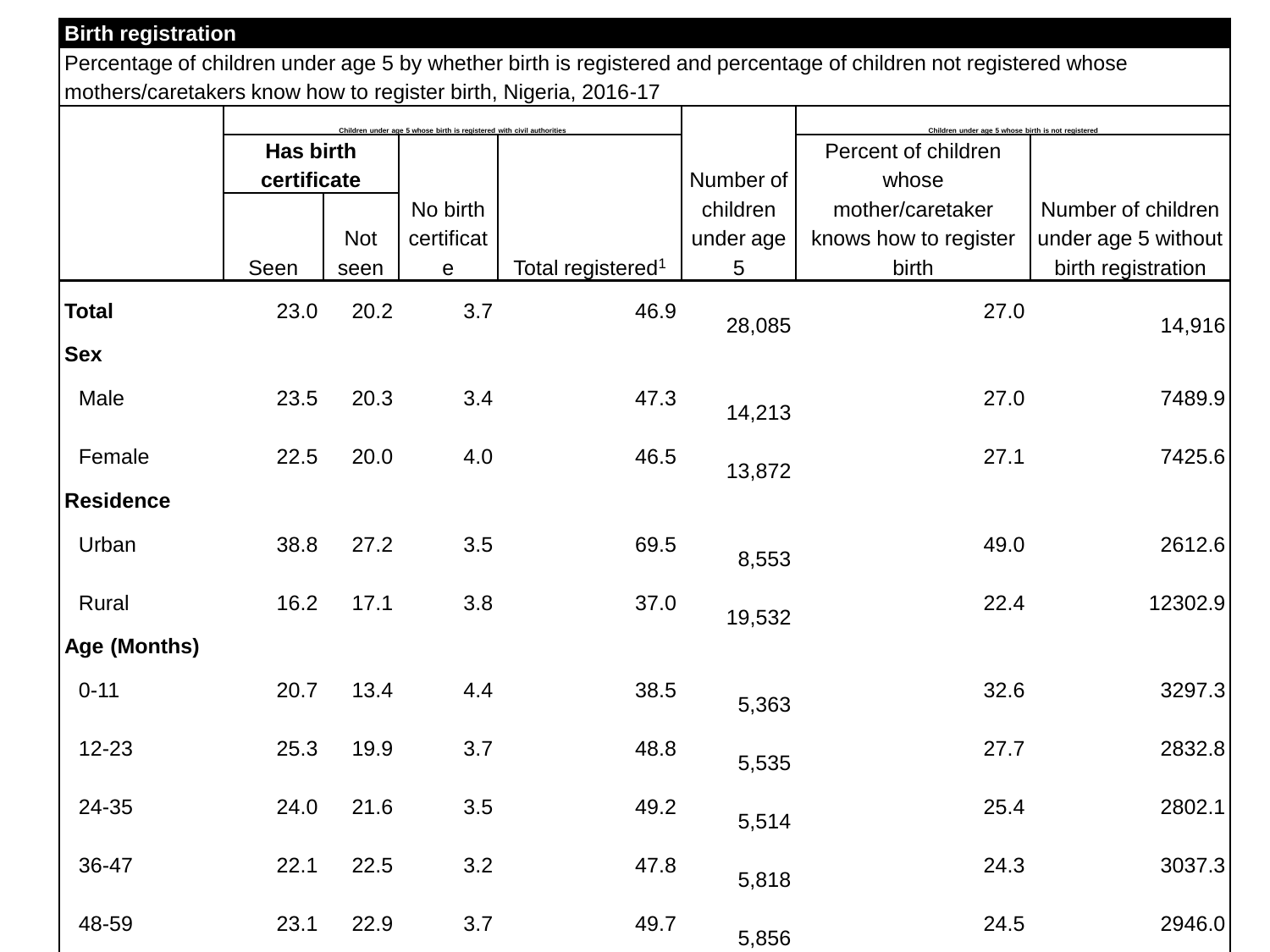## Birth Registration cont.

| Mother's<br>education        |      |           |     |      |       |      |        |
|------------------------------|------|-----------|-----|------|-------|------|--------|
| None                         | 11.3 | 14.8      | 2.4 | 28.5 | 8,134 | 19.3 | 5818.8 |
| Non-formal                   | 11.1 | 11.0      | 2.4 | 24.5 | 6,196 | 19.6 | 4678.5 |
| Primary                      | 25.7 | 22.6      | 5.2 | 53.5 | 4,330 | 34.2 | 2013.3 |
| Secondary                    | 36.5 | 28.3      | 5.5 | 70.3 | 7,245 | 52.2 | 2148.2 |
| Higher                       | 50.6 | 34.5      | 3.2 | 88.3 | 2,178 | 69.2 | 255.4  |
| <b>Wealth index quintile</b> |      |           |     |      |       |      |        |
| Poorest                      | 6.6  | 9.4       | 2.2 | 18.3 | 6,369 | 13.7 | 5204.4 |
| Second                       | 13.2 | 15.2      | 3.1 | 31.6 | 6,018 | 21.0 | 4118.5 |
| Middle                       | 21.0 | 19.3      | 4.4 | 44.7 | 5,549 | 36.1 | 3068.0 |
| Fourth                       |      | 32.3 29.7 | 5.3 | 67.3 | 5,156 | 46.9 | 1686.9 |
| <b>Richest</b>               | 48.6 | 30.9      | 3.8 | 83.2 | 4,993 | 66.6 | 837.7  |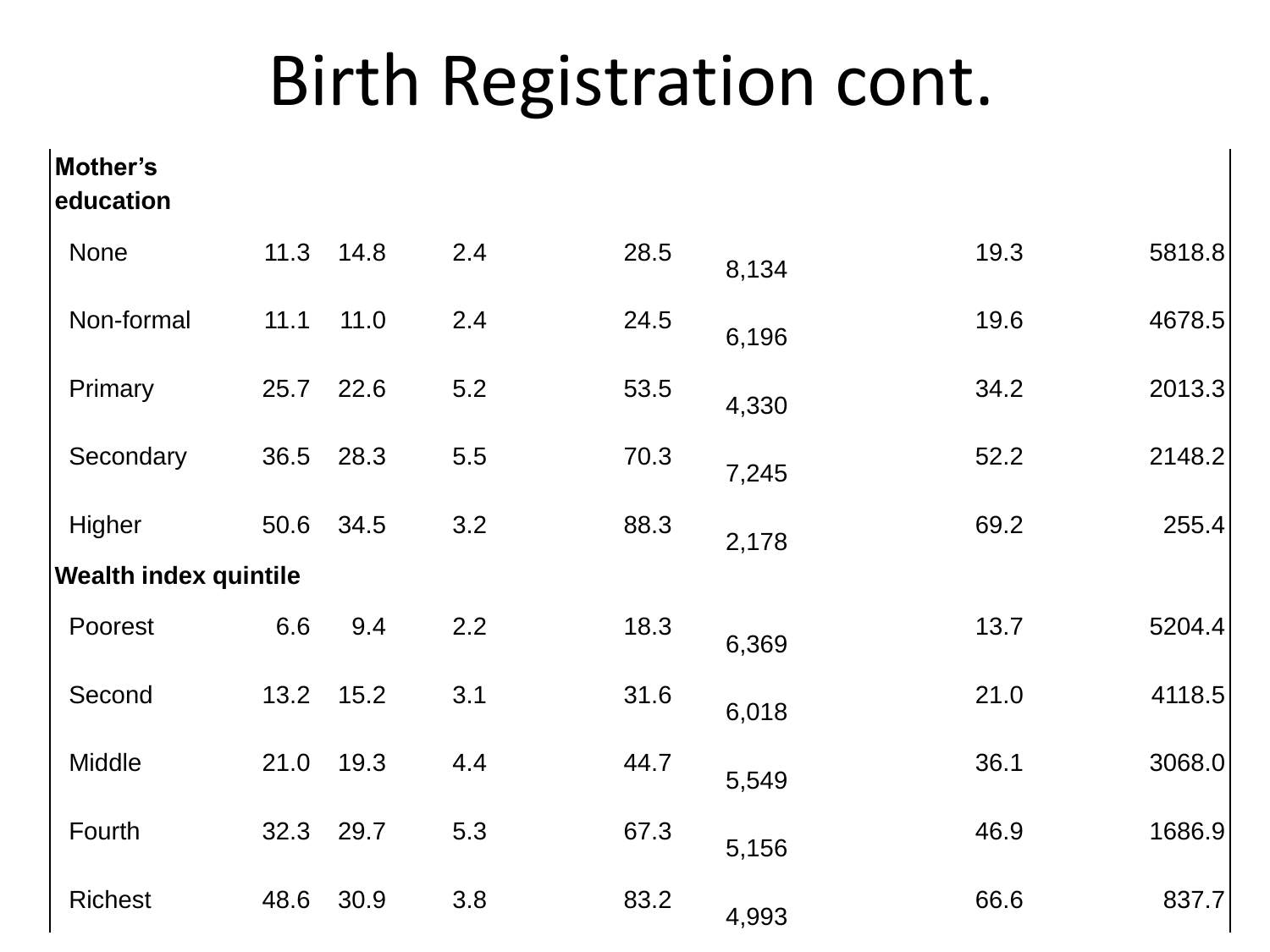### **Challenges of** Vital Civic Registration System & Vital Statistics in Nigeria

- Low level of literacy,
- Inaccessibility of registration centres
- Influence of strong cultural belief,
- Poor appreciation of the need for these data;
- Continuous migration of persons from one part of the country to another.
- The type of model adopted in Nigeria.
- Greater emphasis of civic registration system in Nigeria, on the registration of births and deaths with less attention on migration
- This has the potential of distorting the actual statistics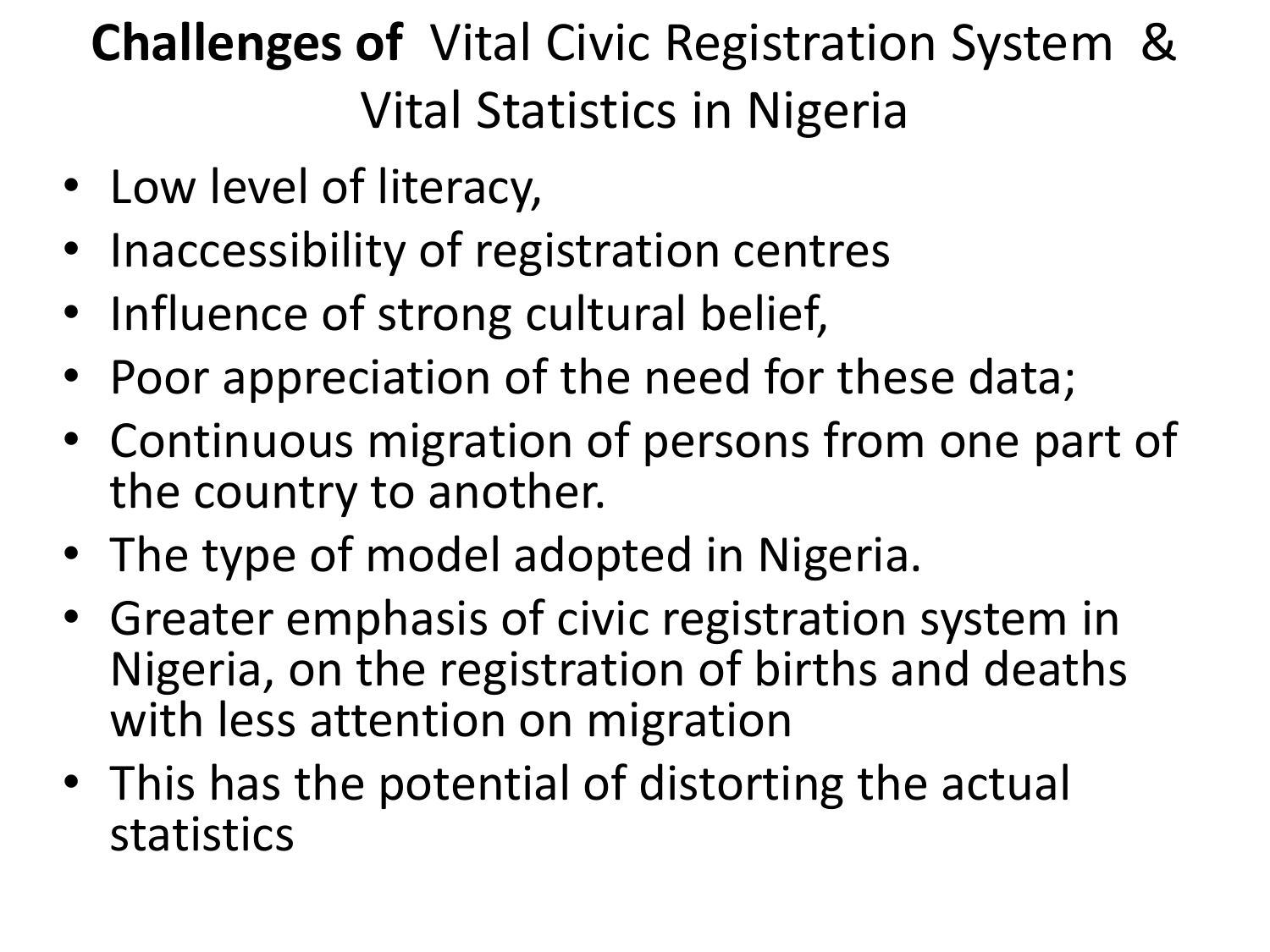# **Migration**

- Migration is the movement of people across a specific boundary for the purpose of establishing a new permanent residence**.**
- Migration in Nigeria are both internal or international

### **Reasons for Migration in Nigeria**

- Security challenges across various parts of the country with internal displacements & security uncertainty
- Economic uncertainty
- Rural to urban migration in search of better jobs & quality life
- Desertification, Environmental and climate change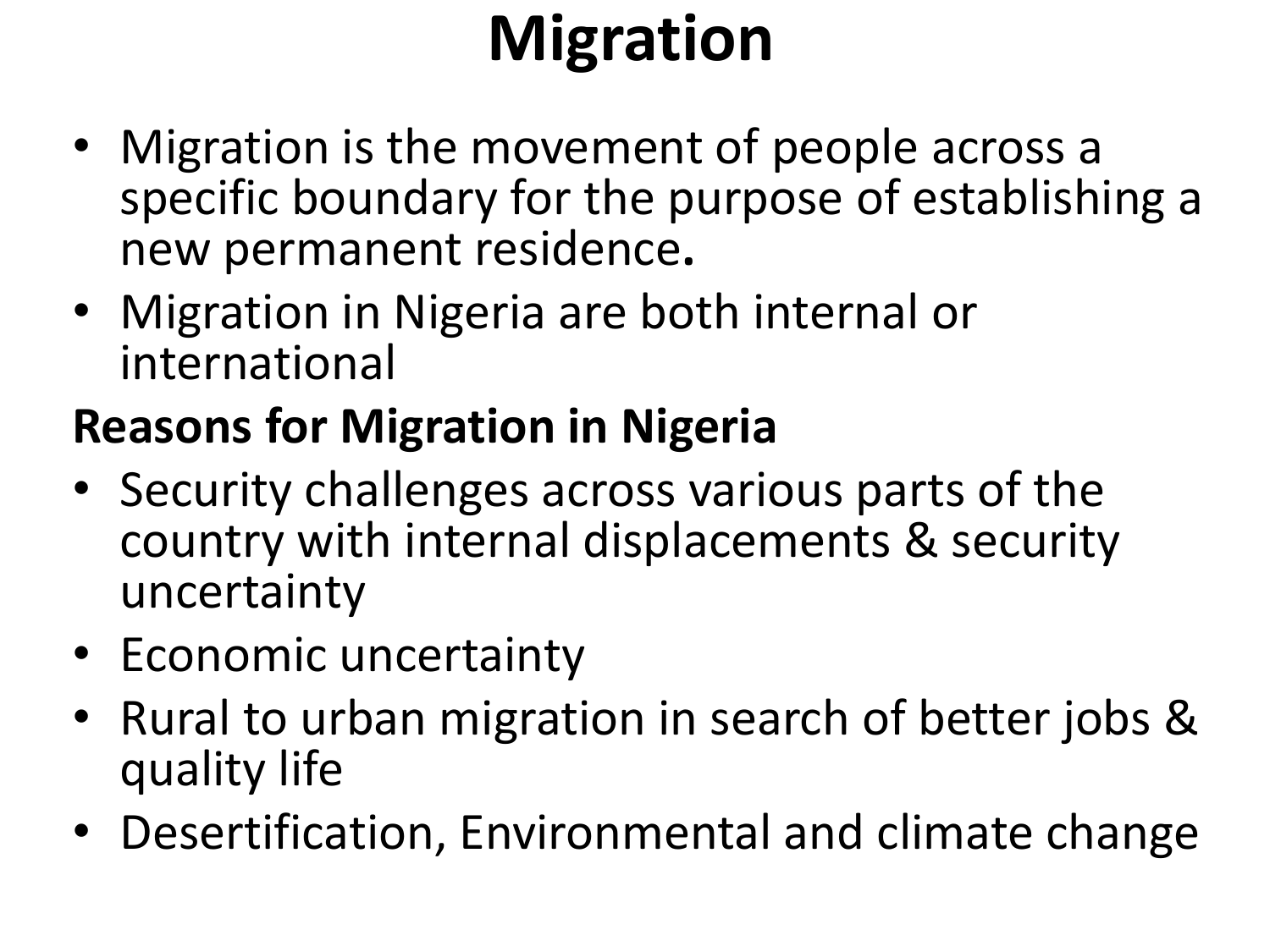## **Models of Vital Registration in Nigeria**

### **The Passive Model:**

- Relevant officials of the authorized agency National Population Commission (NPC) stay in their offices and expect people to come and register any vital events that occur with them.
- Adopted in countries Australia, Canada, Denmark including Nigeria.
- it less expensive than the Active Model because it does not require the provision of elaborate infrastructures and logistics.
- The appointment of officials to man the designated centres is sufficient.
- The passive method has failed in Nigeria and most other countries for some reasons.
- Low literacy level of citizen,
- Inability to appreciate the need for these data,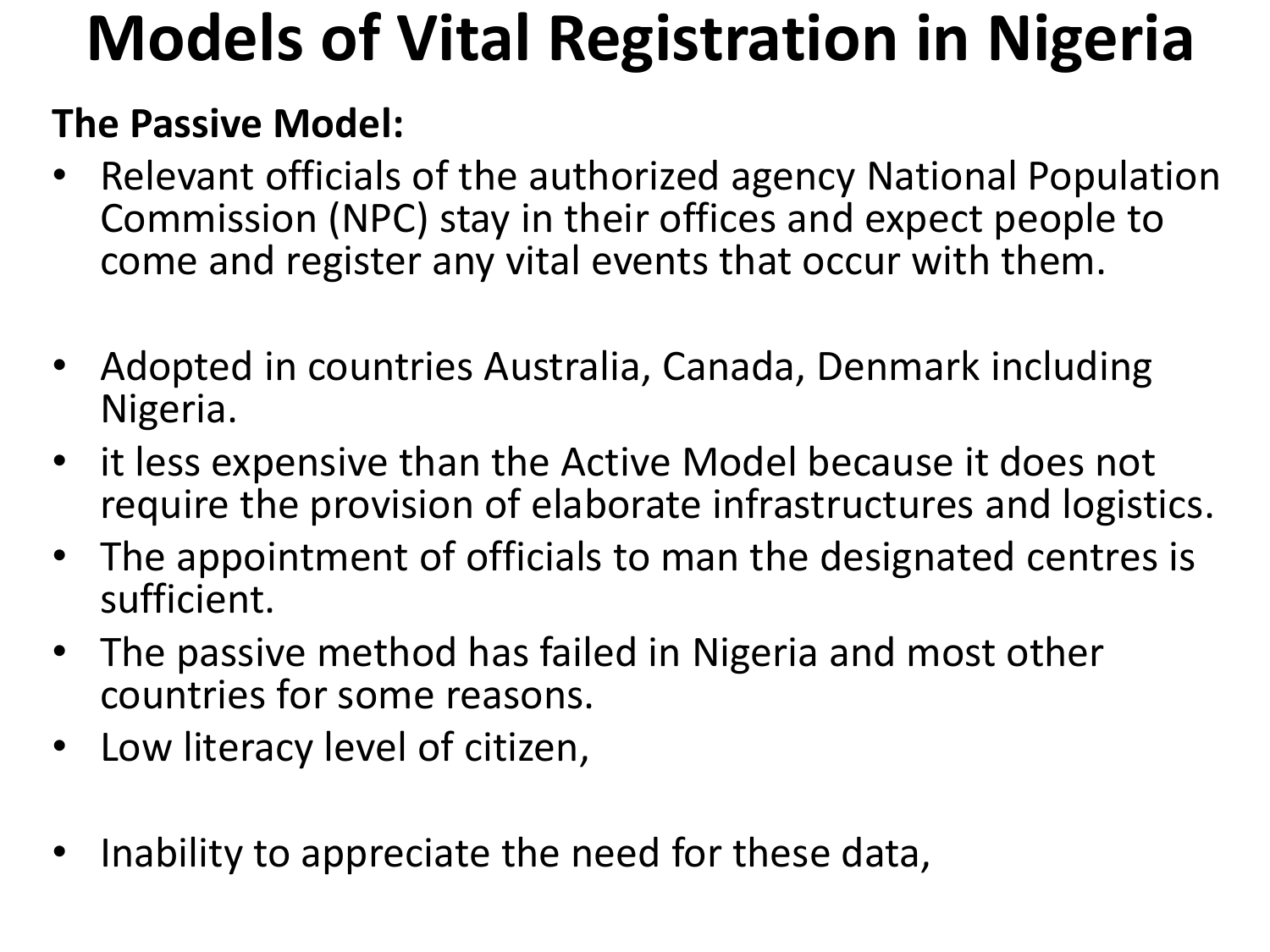### **Passive Model Cont.**

- Insufficient education of the masses on the usefulness of these vital data and how they will affect them either as individual or as a group,
- In accessible centres particularly in the rural areas;
- In-adequate incentives for persons to patronized these registration centres

### • **The Active Model**

- Requires that registration staff go out to canvas for recruitment of large number of registration clerks who will then be trained
- Trained personnel are provided with the means of transportation and other incentives to effectively and efficiently carry out their duties.
- The staffs pay periodic visit families and household together to collect information on vital events.
- This method requires a complex administrative arrangement for effective management